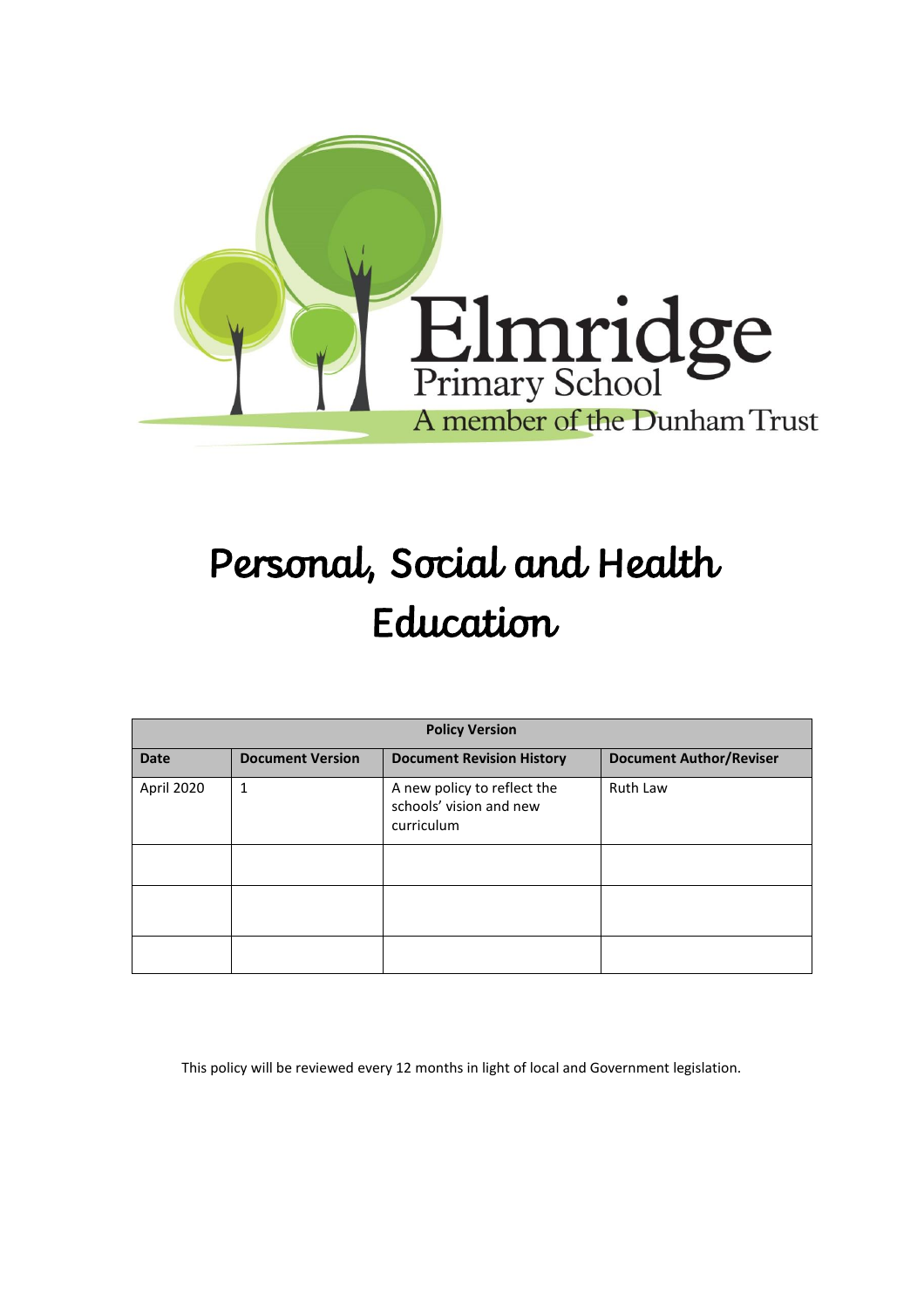### School Mission and Aims

## *"Empowering children to shape the world of tomorrow"*

Elmridge strives to ensure that all its pupils meet their full academic, social, emotional and physical potential through building solid foundations during this first chapter of their lifelong learning journey.

Our goal is to develop confident, understanding, global citizens with a love of learning and respect for each other and the world around them.

#### 1. Aims

The aims of personal, social, health and economic (PSHE) education at Elmridge Primary school are to:

- Provide a major contribution to the health and achievement of children and young people
- contributes to the welfare and safety of children and young people
- underpin young people's future employability through the development of the personal and social skills which commerce and industry demand from our workforce
- help to increase children and young people's independence and ultimately enables them to take responsibility for themselves.
- prepare them for their future role as parents, employees and leaders

By the end of their time at Elmridge, the children should:

- know and understand what constitutes a healthy lifestyle;
- be aware of safety issues;
- understand what makes for good relationships with others;
- have respect for others:
- be independent and responsible members of the school community;
- be positive and active members of a democratic society;
- develop self-confidence and self-esteem, and make informed choices regarding personal and social issues;
- develop good relationships with other members of the school and the wider community.

Personal, social and health education (PSHE) and citizenship enables children to become healthy, independent and responsible members of society. We encourage our pupils to play a positive role in contributing to the life of the school and the wider community. In so doing we help develop their sense of self worth. We teach them how society is organised and governed. We ensure that they experience the process of democracy in school through the school council. We teach them about rights and responsibilities. They learn to appreciate what it means to be a positive member of a diverse multicultural society

#### 2. Statutory requirements

PSHE is a non-statutory subject. However, there are aspects of it we are required to teach.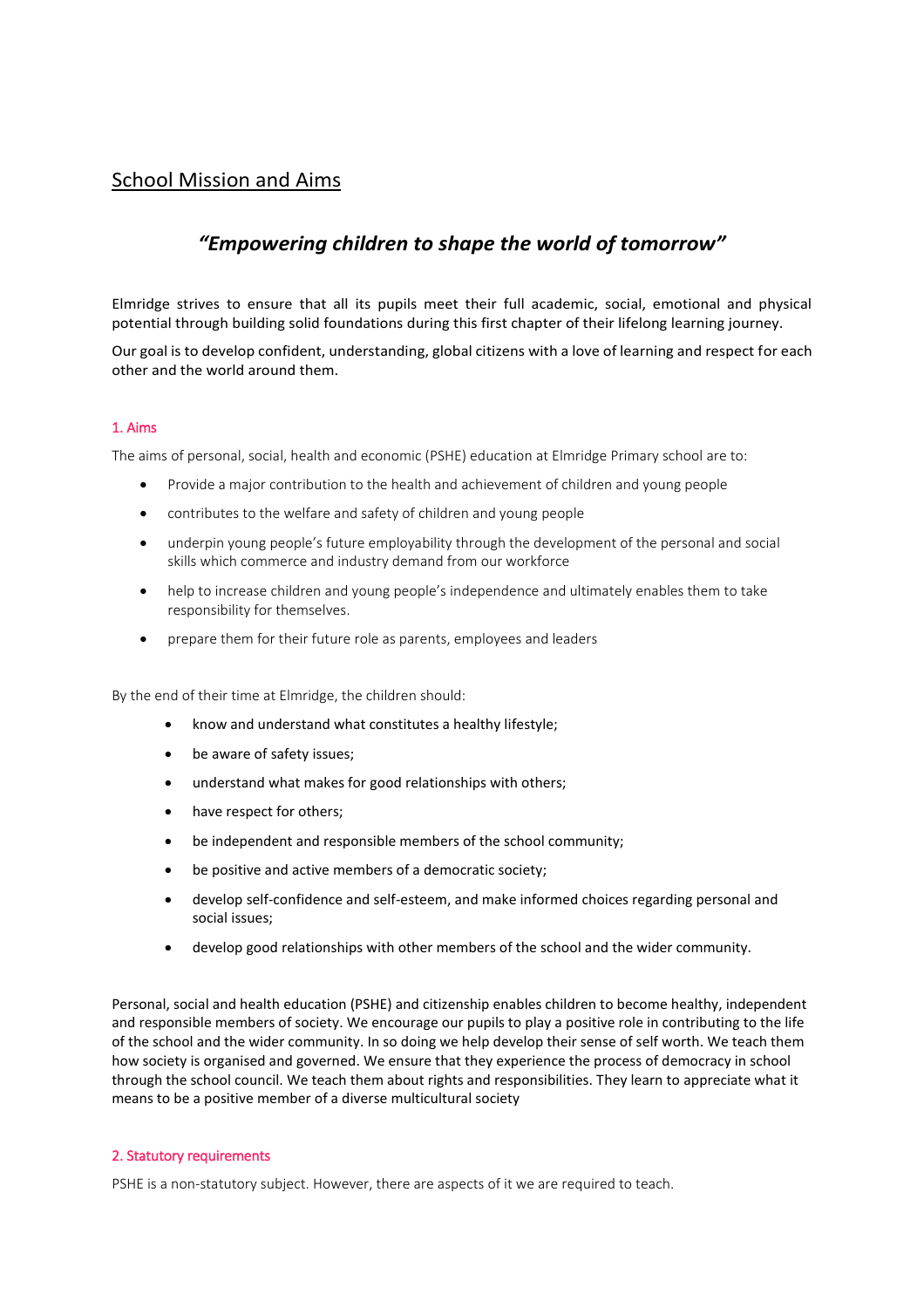- We must teach relationships education under th[e Children and Social Work Act 2017,](http://www.legislation.gov.uk/ukpga/2017/16/section/34/enacted) in line with the terms set out in [statutory guidance](https://www.gov.uk/government/publications/relationships-education-relationships-and-sex-education-rse-and-health-education)
- $\triangleright$  We must teach health education under the same statutory guidance

This policy also complies with the terms of our funding agreement.

#### 3. Content and delivery

#### 3.1 What we teach

As stated above, we're required to cover the content for relationships and sex education, and health education, as set out in the statutory guidance (linked to above).

Refer to our relationships and sex education policy for details about what we teach, and how we decide on what to teach, in this subject. This policy is available on the school website.

For other aspects of PSHE, including health education, see the curriculum map or long term plan for more details about what we teach in each which is available on the PSHE page of the school website.

#### 3.2 How we teach it

PSHE lessons are taught on a weekly basis in Key Stage 1 and Key Stage 2 and are taught as part of PESD in EYFS

We teach PSHE in a variety of ways: as a discrete subject, through circle times, via assemblies and through other subjects such as RE, History, Geography, English, Maths and Science, as well as through outdoor educational visits, community work and activities.

Year 6 participate in personal safety course every year which if part of their transition to secondary school. Here they learn how to keep safe whilst travelling to school and as they develop more independence. The course also covers other areas of safety, such as first aid and water safety.

Class teachers deliver the curriculum during lesson time and class teachers and SLT provide further incite as part of collective worship. Every two years the NSPCC provide a 'Speak out. Stay safe' workshop which will give our children information about how to keep themselves safe from harm and how to get help if they have any worries, sensitively discussing issues like bullying and sexual abuse, without using scary words or adult language.

We offer children the opportunity to hear visiting speakers, such as health workers, police, firemen and representatives from the local church, whom we invite into the school to talk about their role in creating a positive and supportive local community.

All PSHE lessons are taught to sort the needs and abilities of all the children at Elmridge Primary school. This is done by teaching using a range of teaching and learning styles. We place an emphasis on active learning by including the children in discussions, investigations and problem-solving activities. We encourage the children to take part in a range of practical activities that promote active citizenship, e.g. charity fundraising, the planning of school special events such as an assembly or open evening, or involvement in an activity to help other individuals or groups less fortunate than themselves. We organise classes in such a way that pupils are able to participate in discussion to resolve conflicts or set agreed classroom rules of behaviour.

Class teachers receive training through staff meetings on how to approach controversial topics and difficult questions. Class teachers don't let their personal beliefs and attitudes influence teaching. If class teachers have any concerns regarding this, they are free to raise this with the subject leader and/or Head of school.

PSHE is assessed through both teacher and pupil assessment. Children complete a pre and post learning assessment for each unit. Teachers assess the children each lesson by annotating planning and completing post learning assessment at the end of each unit in PSHE books. This data is used to share progress with parents at parents evening and through end of year report.

#### 4. Roles and responsibilities

#### 4.1 The governing board